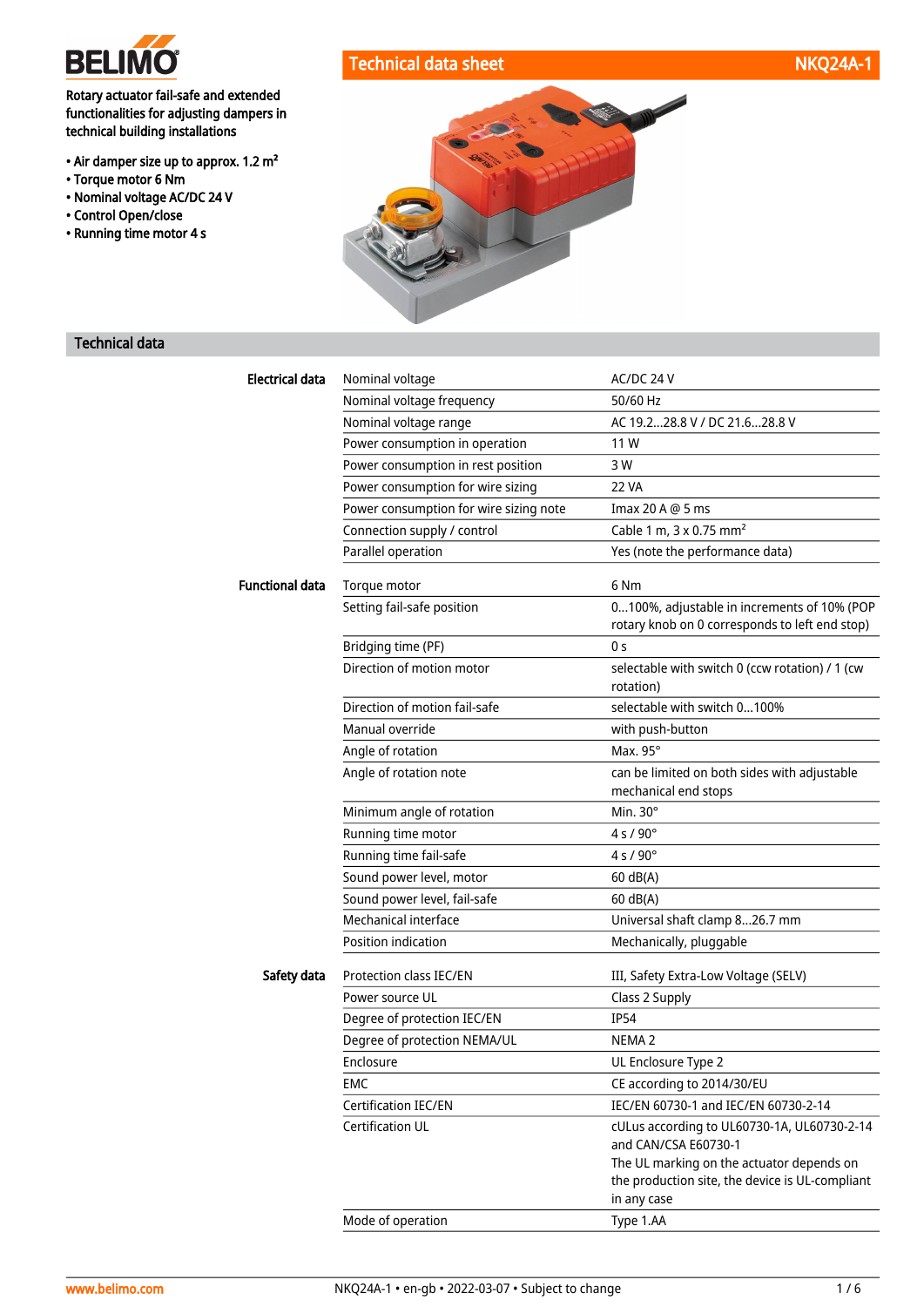

#### Technical data sheet NKQ24A-1 and NKQ24A-1 and NKQ24A-1 and NKQ24A-1 and NKQ24A-1 and NKQ24A-1 and NKQ24A-1 and NKQ24A-1 and NKQ24A-1 and NKQ24A-1 and NKQ24A-1 and NKQ24A-1 and NKQ24A-1 and NKQ24A-1 and NKQ24A-1 and NKQ24A

| Safety data  | Rated impulse voltage supply / control | $0.8$ kV                                                                                    |
|--------------|----------------------------------------|---------------------------------------------------------------------------------------------|
|              | Pollution degree                       | 3                                                                                           |
|              | Ambient temperature                    | $-3050^{\circ}$ C                                                                           |
|              | Storage temperature                    | $-4080^{\circ}$ C                                                                           |
|              | Ambient humidity                       | Max. 95% RH, non-condensing                                                                 |
|              | Servicing                              | maintenance-free                                                                            |
| Weight       | Weight                                 | $1.1 \text{ kg}$                                                                            |
| <b>Terms</b> | Abbreviations                          | POP = Power off position / fail-safe position<br>PF = Power fail delay time / bridging time |

#### Safety notes



- This device has been designed for use in stationary heating, ventilation and air-conditioning systems and must not be used outside the specified field of application, especially in aircraft or in any other airborne means of transport.
- Outdoor application: only possible in case that no (sea) water, snow, ice, insolation or aggressive gases interfere directly with the device and that it is ensured that the ambient conditions remain within the thresholds according to the data sheet at any time.
- Only authorised specialists may carry out installation. All applicable legal or institutional installation regulations must be complied during installation.
- The device may only be opened at the manufacturer's site. It does not contain any parts that can be replaced or repaired by the user.
- Cables must not be removed from the device.
- To calculate the torque required, the specifications supplied by the damper manufacturers concerning the cross-section, the design, the installation situation and the ventilation conditions must be observed.
- Self adaptation is necessary when the system is commissioned and after each adjustment of the angle of rotation (press the adaptation push-button once).
- The device contains electrical and electronic components and must not be disposed of as household refuse. All locally valid regulations and requirements must be observed.

#### Product features

Mode of operation

The actuator moves the damper to the desired operating position at the same time as the integrated capacitors are charged. Interrupting the supply voltage causes the damper to be rotated back into the fail-safe position by means of stored electrical energy.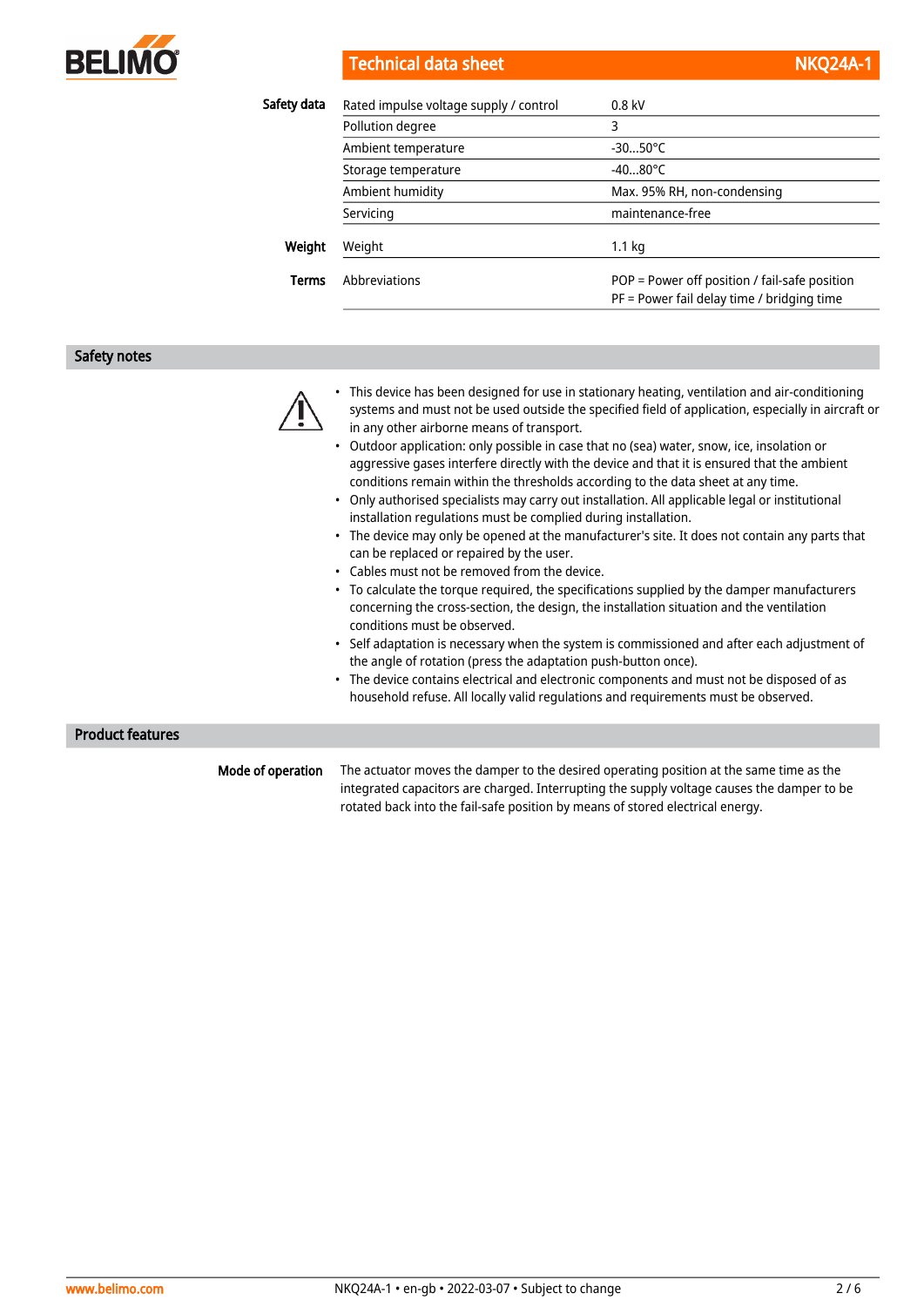

# Technical data sheet NKQ24A-1 and NKQ24A-1 and NKQ24A-1 and NKQ24A-1 and NKQ24A-

#### Pre-charging time (start up)

The capacitor actuators require a pre-charging time. This time is used for charging the capacitors up to a usable voltage level. This ensures that, in the event of a power failure, the actuator can move at any time from its current position into the preset fail-safe position.

The duration of the pre-charging time depends mainly on following factors:

- Duration of the power failure
- PF delay time (bridging time)

Typical pre-charging times

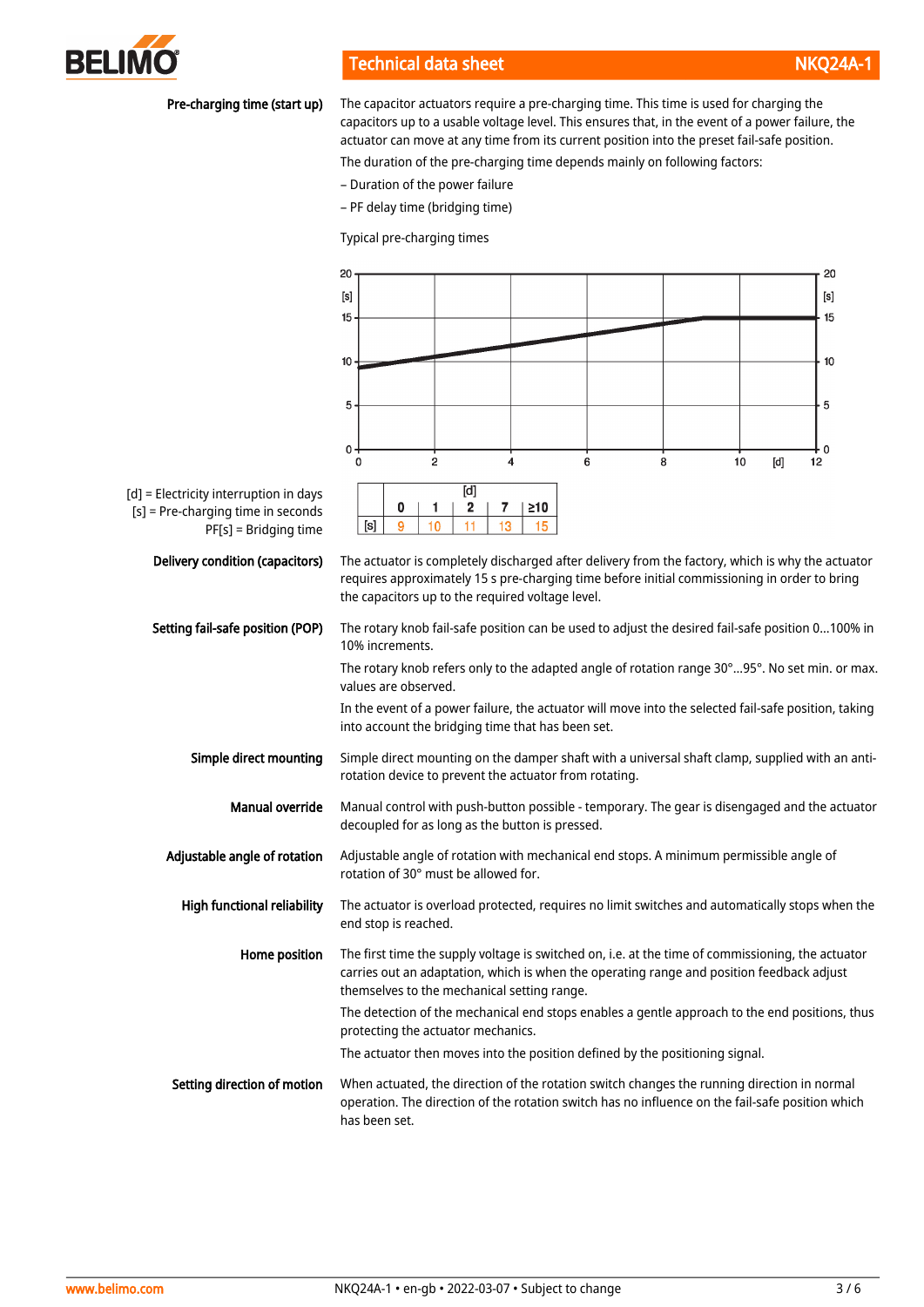



| <b>Electrical accessories</b> | <b>Description</b>                                                                                                    | Type             |
|-------------------------------|-----------------------------------------------------------------------------------------------------------------------|------------------|
|                               | Auxiliary switch 1 x SPDT add-on                                                                                      | S <sub>1</sub> A |
|                               | Auxiliary switch 2 x SPDT add-on                                                                                      | S <sub>2</sub> A |
|                               | Feedback potentiometer 140 $\Omega$ add-on                                                                            | P140A            |
|                               | Feedback potentiometer 200 $\Omega$ add-on                                                                            | <b>P200A</b>     |
|                               | Feedback potentiometer 500 $\Omega$ add-on                                                                            | <b>P500A</b>     |
|                               | Feedback potentiometer 1 k $\Omega$ add-on                                                                            | P1000A           |
|                               | Feedback potentiometer 2.8 k $\Omega$ add-on                                                                          | P2800A           |
|                               | Feedback potentiometer 5 k $\Omega$ add-on                                                                            | <b>P5000A</b>    |
|                               | Feedback potentiometer 10 $k\Omega$ add-on                                                                            | P10000A          |
|                               | Adapter for auxiliary switch and feedback potentiometer                                                               | Z-SPA            |
| <b>Mechanical accessories</b> | <b>Description</b>                                                                                                    | Type             |
|                               | Actuator arm for standard shaft clamp (one-sided)                                                                     | AH-25            |
|                               | Shaft extension 240 mm Ø20 mm for damper shaft Ø 822.7 mm                                                             | AV8-25           |
|                               | Mounting kit for linkage operation for flat installation                                                              | ZG-NMA           |
|                               | * Adapter Z-SPA                                                                                                       |                  |
|                               | It is imperative that this adapter will be ordered if an auxiliary switch or a feedback<br>potentiometer is required. |                  |

# Electrical installation



# Supply from isolating transformer.

Parallel connection of other actuators possible. Observe the performance data.

# Wiring diagrams

AC/DC 24 V, open/close



# Cable colours:

 $1 = **black**$  $2 = red$ 3 = white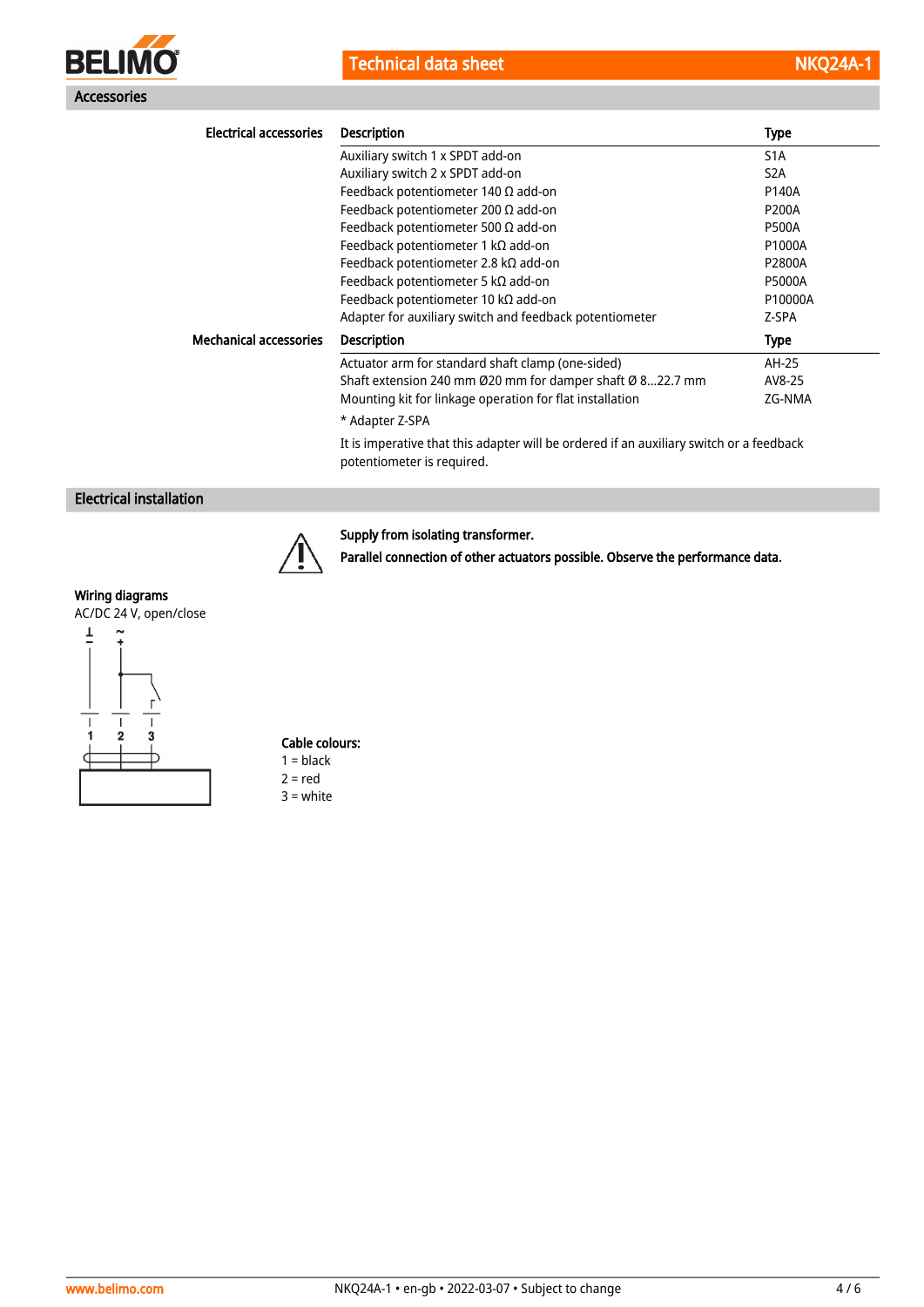

# Operating controls and indicators



**D** Direction of rotation switch

Switch over: Direction of rotation changes

2 Cover, POP button

**B** POP button

Scale for manual adjustment  $\bullet$ 

(no function) 6

**7** Gear disengagement button

Press button: Gear disengages, motor stops, manual override possible Release button: Gear engages, standard mode

#### LED displays

| yellow $\mathbf \Theta$ | green $\boldsymbol{\Theta}$ | <b>Meaning / function</b> |
|-------------------------|-----------------------------|---------------------------|
| Off                     | On                          | Operation OK              |
| Off                     | Flashing                    | POP function active       |
| On                      | Off                         | Fault                     |
| Off                     | Off                         | Not in operation          |
| On                      | On                          | Adaptation process active |



# **9** Push-button (LED green)

Press button: Triggers angle of rotation adaptation, followed by standard mode

#### Setting emergency setting position (POP)